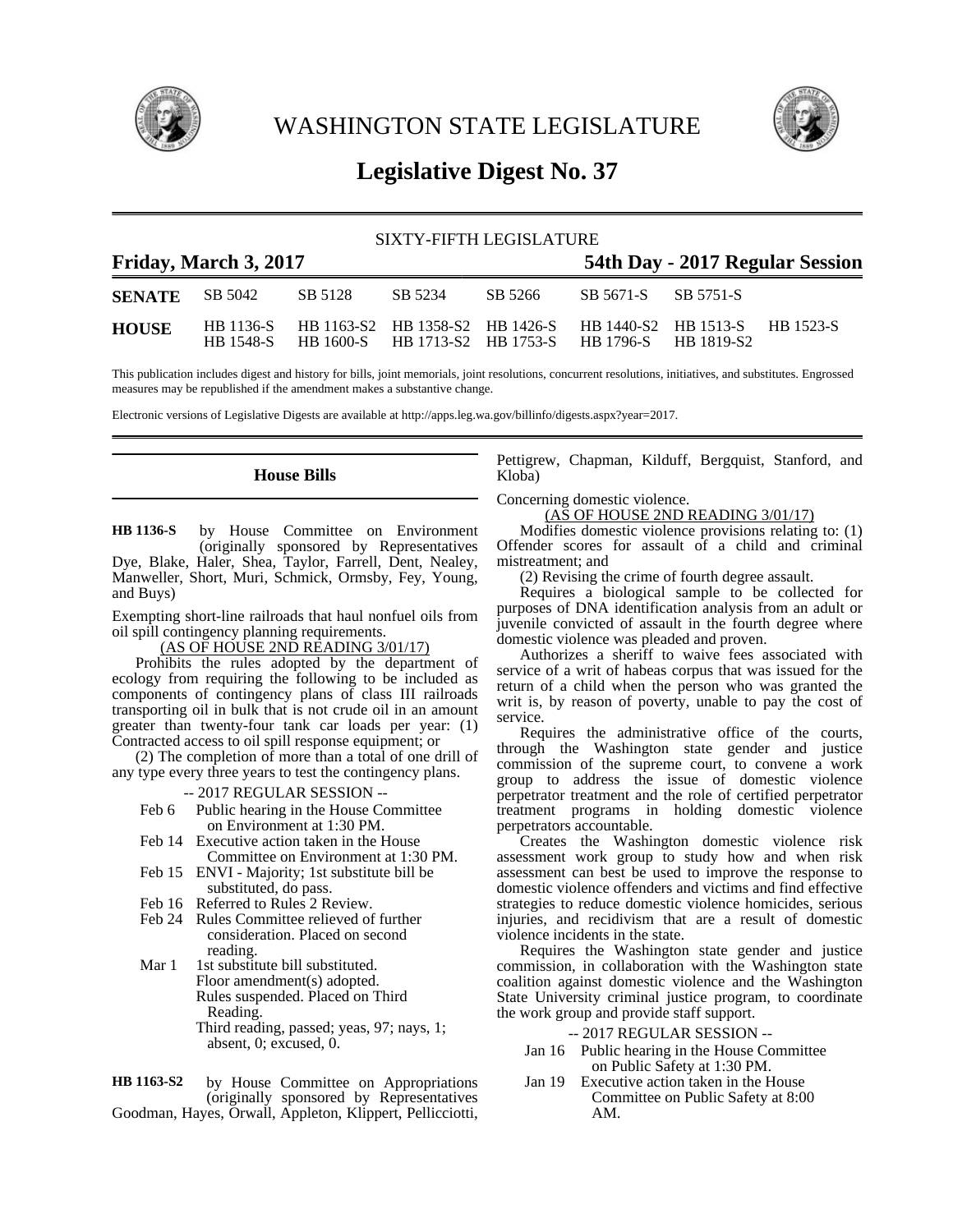- Feb 8 Public hearing in the House Committee on Appropriations at 3:30 PM.
- Feb 15 APP Majority; 2nd substitute bill be substituted, do pass. Minority; do not pass. Minority; without recommendation. Executive action taken in the House Committee on Appropriations at 3:30 PM.
- Feb 17 Referred to Rules 2 Review.
- Feb 28 Placed on second reading by Rules Committee.
- Mar 1 2nd substitute bill substituted. Floor amendment(s) adopted. Rules suspended. Placed on Third Reading. Third reading, passed; yeas, 93; nays, 5; absent, 0; excused, 0.

by House Committee on Appropriations (originally sponsored by Representatives Griffey and Cody) **HB 1358-S2**

Concerning reimbursement for services provided pursuant to community assistance referral and education services programs.

(AS OF HOUSE 2ND READING 3/01/17)

Requires the state health care authority to adopt standards for the reimbursement of health care services provided to eligible clients by fire departments pursuant to a community assistance referral and education services program.

Requires the standards to allow payment for covered health care services provided to individuals whose medical needs do not require ambulance transport to an emergency department.

Requires the joint legislative audit and review committee to, in consultation with the state health care authority, conduct a cost-effectiveness review of the standards for reimbursement.

Provides that this act is null and void if appropriations are not approved.

-- 2017 REGULAR SESSION --

- Feb 3 Public hearing in the House Committee on Health Care & Wellness at 10:00 AM.
- Feb 17 Executive action taken in the House Committee on Health Care & Wellness at 10:00 AM.
- Feb 23 Public hearing in the House Committee on Appropriations at 1:30 PM.
- Feb 24 APP Majority; 2nd substitute bill be substituted, do pass. Minority; do not pass. Referred to Rules 2 Review. Executive action taken in the House Committee on Appropriations at 10:00 AM.
- Feb 28 Placed on second reading by Rules Committee.
- Mar 1 2nd substitute bill substituted. Floor amendment(s) adopted. Rules suspended. Placed on Third Reading.

Third reading, passed; yeas, 92; nays, 6; absent, 0; excused, 0.

by House Committee on Health Care &<br>Wellness (originally sponsored by (originally sponsored by Representatives Robinson, Harris, Cody, Caldier, Rodne, Slatter, Jinkins, Peterson, Kilduff, and Kagi) **HB 1426-S**

Concerning persons and entities to whom the department of health may provide prescription monitoring program data.

### (DIGEST OF PROPOSED 1ST SUBSTITUTE)

Authorizes the department of health to provide data in the prescription monitoring program to the following: (1) The director of the state health care authority regarding medicaid clients;

(2) Personnel of the department of health for assessing prescribing practices, including controlled substancesrelated mortality and morbidity, and providing quality improvement feedback to providers;

(3) A health care facility or entity or a health care provider group of five or more providers for quality improvement purposes;

(4) The local health officer of a local health jurisdiction for patient follow-up and care coordination following a controlled substance overdose event; and

(5) The coordinated care electronic tracking program.

Requires the department of health to: (1) Provide certain facilities, entities, and provider groups with certain prescriber information;

(2) In consultation with the state hospital association, the state medical association, and the state health care authority, to determine what prescriber information will be provided; and

(3) Provide dispenser or prescriber data and data that includes indirect patient identifiers to the state hospital association for use solely in connection with its coordinated quality improvement program.

-- 2017 REGULAR SESSION --

- Feb 1 Public hearing in the House Committee on Health Care & Wellness at 1:30 PM.
- Feb 17 HCW Majority; 1st substitute bill be substituted, do pass. Minority; do not pass. Referred to Appropriations. Executive action taken in the House Committee on Health Care & Wellness at 10:00 AM.
- Feb 23 Public hearing in the House Committee on Appropriations at 1:30 PM.
- Feb 24 APP Majority; 2nd substitute bill be substituted, do pass. Minority; do not pass. Referred to Rules 2 Review. Executive action taken in the House Committee on Appropriations at 10:00 AM.

by House Committee on Appropriations (originally sponsored by Representatives Stonier, Stambaugh, Hudgins, Johnson, Ortiz-Self, Stokesbary, Sells, Jinkins, Ryu, Appleton, Pollet, Senn, **HB 1440-S2**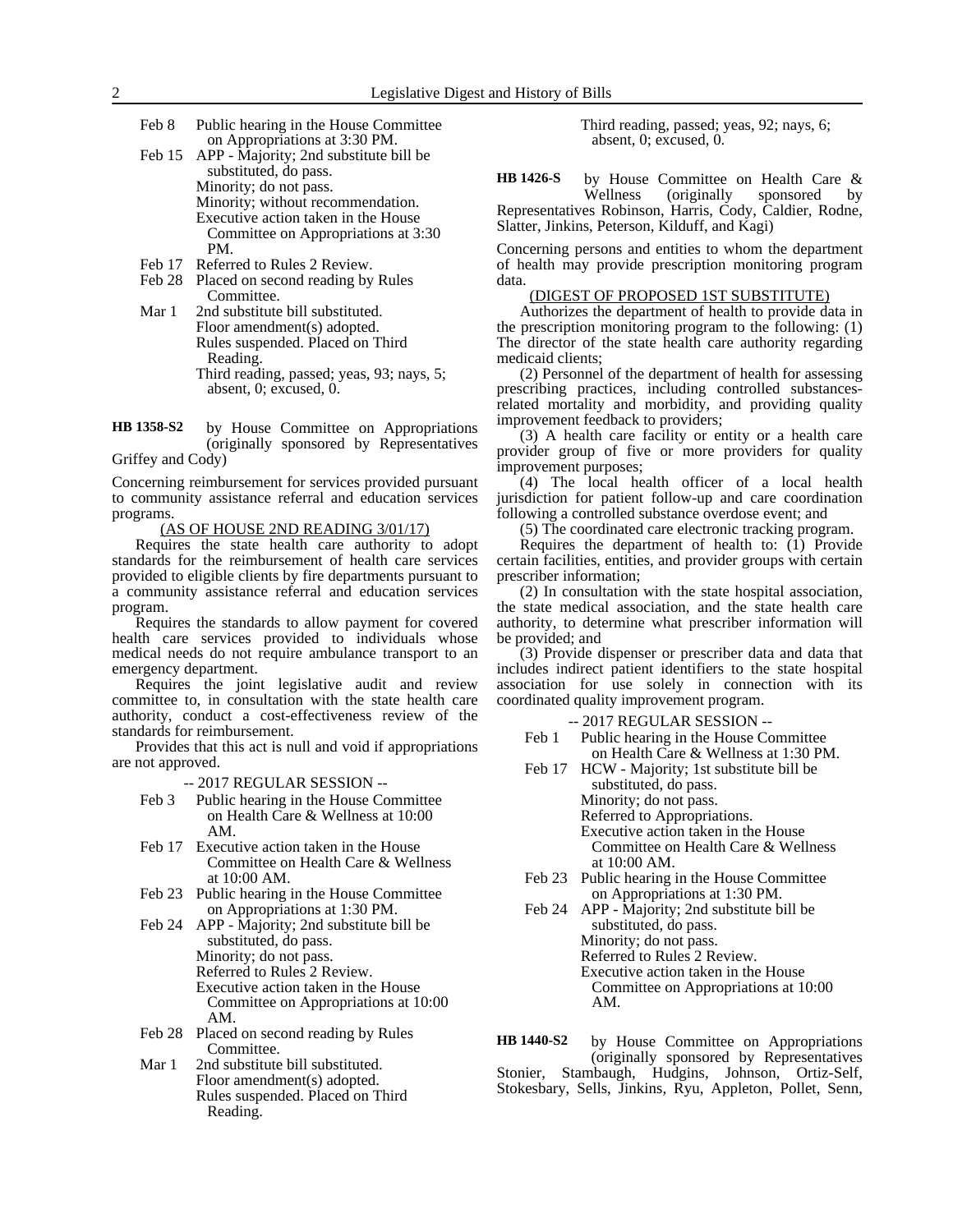Peterson, Kilduff, Bergquist, Stanford, Frame, Slatter, and Dolan; by request of Attorney General)

Establishing a student loan bill of rights.

(AS OF HOUSE 2ND READING 3/01/17)

Establishes the Washington student education loan bill of rights.

Requires the student achievement council to designate a student education loan ombuds within the office of student financial assistance to provide timely assistance to a student education loan borrower with a student education loan.

Requires the director of the department of financial institutions to establish fees sufficient to cover the costs of administering the department's program for student education loan servicers and the student education loan ombuds.

Creates the student education loan ombuds account.

Requires the state treasurer, beginning in the 2019-2020 fiscal year, to annually transfer from the financial services regulation fund to the student loan ombuds account, the greater of one hundred seventy-five thousand dollars or twenty percent of the annual assessment derived from student education loan servicing.

Provides that this act is null and void if appropriations are not approved.

-- 2017 REGULAR SESSION --

- Feb 1 Public hearing in the House Committee on Higher Education at 1:30 PM.
- Feb 14 Executive action taken in the House Committee on Higher Education at 8:00 AM.
- Feb 24 APP Majority; 2nd substitute bill be substituted, do pass. Minority; do not pass. Referred to Rules 2 Review. Public hearing and executive action taken in the House Committee on Appropriations at 10:00 AM.
- Feb 28 Placed on second reading by Rules Committee.
- Mar 1 2nd substitute bill substituted. Floor amendment(s) adopted. Rules suspended. Placed on Third Reading. Third reading, passed; yeas, 71; nays, 27; absent, 0; excused, 0.

by House Committee on Transportation (originally sponsored by Representatives Bergquist, Stambaugh, Frame, Hudgins, Sawyer, Slatter, Macri, Gregerson, Peterson, McBride, Doglio, Appleton, Fitzgibbon, Goodman, Tharinger, Farrell, Pollet, Ormsby, Dolan, and Riccelli) **HB 1513-S**

Concerning the collection of youth voter registration sign up information.

### (AS OF HOUSE 2ND READING 3/01/17)

Permits a person to sign up to register to vote at the department of licensing if he or she is sixteen or seventeen years of age.

Requires a social studies teacher to, each year on temperance and good citizenship day, coordinate a voter registration event in each history or social studies class attended by high school seniors.

Allows county auditors to help coordinate and participate in voter registration events for students on that day.

Requires the superintendent of public instruction, in consultation with the secretary of state, to update and distribute youth voter registration materials annually for eligible students to register to vote at school.

Provides delivery options for voter registration applications.

Requires the secretary of state to: (1) For each electronic registration application, obtain a digital copy of the applicant's driver's license or identicard signature from the department of licensing; and

(2) Employ additional security measures to ensure the accuracy and integrity of voter preregistration applications submitted electronically.

Requires the voter registration database to provide storage of pending registration records for persons under eighteen years of age.

Exempts the following from public inspection and copying under the public records act: Information provided for persons under eighteen years old.

-- 2017 REGULAR SESSION --

- Feb 3 Public hearing in the House Committee on State Government and Elections & Information Technology at 10:00 AM.
- Feb 7 Executive action taken in the House Committee on State Government and Elections & Information Technology at 8:00 AM.
- Feb 21 Public hearing in the House Committee on Transportation at 1:30 PM.
- Feb 22 TR Majority; 1st substitute bill be substituted, do pass. Minority; do not pass. Minority; without recommendation. Executive action taken in the House Committee on Transportation at 1:30 PM.
- Feb 24 Referred to Rules 2 Review.
- Feb 28 Placed on second reading by Rules Committee.
- Mar 1 1st substitute bill substituted. Floor amendment(s) adopted. Rules suspended. Placed on Third Reading. Third reading, passed; yeas, 53; nays, 45; absent, 0; excused, 0.

by House Committee on Health Care &<br>Wellness (originally sponsored by (originally sponsored by Representatives Robinson, Johnson, Cody, Harris, Pollet, Doglio, Appleton, Fitzgibbon, Tharinger, Farrell, McBride, Fey, and Macri) **HB 1523-S**

Requiring health plans to cover, with no cost sharing, all preventive services required to be covered under federal law as of December 31, 2016.

(AS OF HOUSE 2ND READING 3/01/17)

Requires a health plan to provide coverage for the same preventive services required to be covered under: (1) 42 U.S.C. Sec. 300gg-13 (2016); and

(2) Federal rules or guidance in effect on December 31, 2016, implementing 42 U.S.C. Sec. 300gg-13.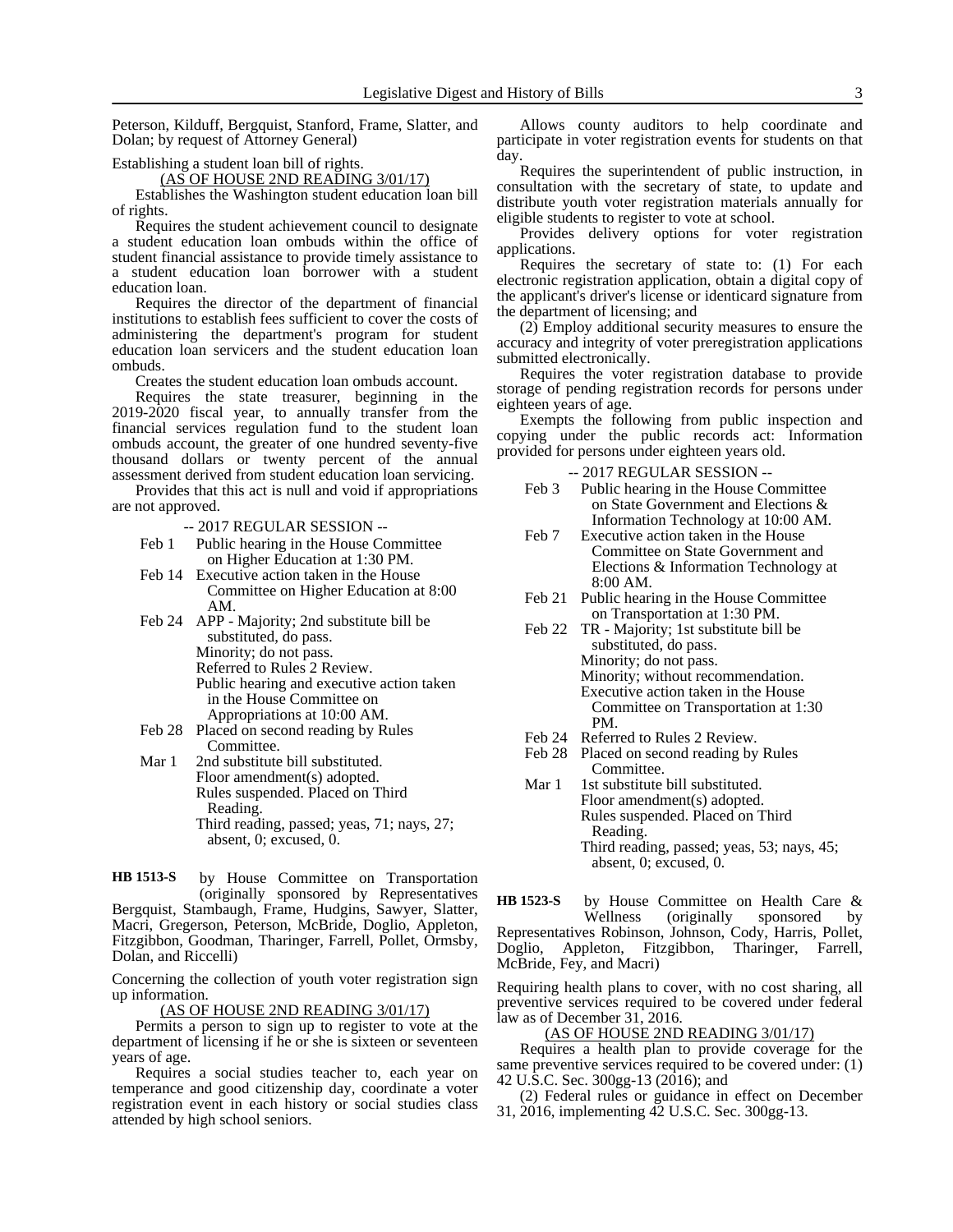-- 2017 REGULAR SESSION --

| Feb 7 | Public hearing in the House Committee         |
|-------|-----------------------------------------------|
|       | on Health Care & Wellness at 8:00 AM.         |
|       | Feb 17 HCW - Majority; 1st substitute bill be |

- substituted, do pass. Minority; do not pass. Minority; without recommendation. Referred to Rules 2 Review. Executive action taken in the House Committee on Health Care & Wellness at 10:00 AM.
- Feb 24 Rules Committee relieved of further consideration. Placed on second reading.
- Mar 1 1st substitute bill substituted. Floor amendment(s) adopted. Rules suspended. Placed on Third Reading. Third reading, passed; yeas, 70; nays, 28; absent, 0; excused, 0.

by House Committee on Health Care &<br>Wellness (originally sponsored by (originally sponsored by Representatives Schmick and Cody) **HB 1548-S**

Concerning curricula for persons in long-term care facilities with behavioral health needs.

(AS OF HOUSE 2ND READING 3/01/17)

Requires the department of social and health services to adopt rules to establish: (1) Minimum competencies and standards for the approval of curricula for facilitybased caregivers serving persons with behavioral health needs and geriatric behavioral health workers; and

(2) An exception allowing geriatric behavioral health workers to be recognized in the minimum staffing requirements as part of the direct care service delivery to individuals who have a behavioral health condition.

-- 2017 REGULAR SESSION --

- Feb 10 Public hearing in the House Committee on Health Care & Wellness at 10:00 AM.
- Feb 17 HCW Majority; 1st substitute bill be substituted, do pass. Referred to Appropriations. Executive action taken in the House Committee on Health Care & Wellness at 10:00 AM.
- Feb 23 APP Majority; do pass 1st substitute bill proposed by Health Care & Wellness. Public hearing and executive action taken in the House Committee on Appropriations at 1:30 PM.
- Feb 24 Referred to Rules 2 Review.
- Feb 28 Placed on second reading by Rules Committee.
- Mar 1 1st substitute bill substituted. Floor amendment(s) adopted. Rules suspended. Placed on Third Reading. Third reading, passed; yeas, 98; nays, 0; absent, 0; excused, 0.

by House Committee on Appropriations (originally sponsored by Representatives Santos, Pettigrew, Harris, Young, Stonier, Pike, Appleton, **HB 1600-S**

Johnson, Fey, Bergquist, Hudgins, Kraft, Slatter, and Tarleton)

Increasing the career and college readiness of public school students.

(AS OF HOUSE 2ND READING 3/01/17)

Creates the work-integrated learning demonstration pilot project to promote work-integrated learning experiences for students.

Requires the workforce training and education coordinating board to convene a work-integrated learning advisory committee to provide advice to the legislature and the education and workforce sectors on creating opportunities for students.

Requires the office of the superintendent of public instruction and the advisory committee to jointly select three or four high schools to develop work-integrated learning project programs.

Requires the workforce training and education coordinating board and the office of the superintendent of public instruction to jointly review and analyze reports and data submitted to evaluate the work-integrated learning project programs.

Provides that this act is null and void if appropriations are not approved.

|       | $-2017$ REGULAR SESSION $-$           |
|-------|---------------------------------------|
| Feb 6 | Public hearing in the House Committee |
|       | on Education at 1:30 PM.              |

Feb 14 Executive session scheduled, but no action was taken in the House Committee on Education at 1:30 PM.

- Feb 16 Executive action taken in the House Committee on Education at 8:00 AM.
- Feb 23 Public hearing in the House Committee on Appropriations at 1:30 PM.
- Feb 24 APP Majority; 1st substitute bill be substituted, do pass. Referred to Rules 2 Review. Executive action taken in the House Committee on Appropriations at 10:00 AM.
- Feb 28 Placed on second reading by Rules Committee.

Mar 1 1st substitute bill substituted. Floor amendment(s) adopted. Rules suspended. Placed on Third Reading. Third reading, passed; yeas, 94; nays, 4; absent, 0; excused, 0.

by House Committee on Appropriations (originally sponsored by Representatives Senn, Dent, Kagi, and Kilduff) **HB 1713-S2**

Implementing recommendations from the children's mental health work group.

(DIGEST OF PROPOSED 2ND SUBSTITUTE)

Requires the state health care authority to: (1) Oversee the coordination of resources and services through the managed health care system and tribal organizations providing health care services for children who are eligible for medical assistance and have been identified as requiring mental health treatment;

(2) Require provider payment for annual depression screening for certain youth; and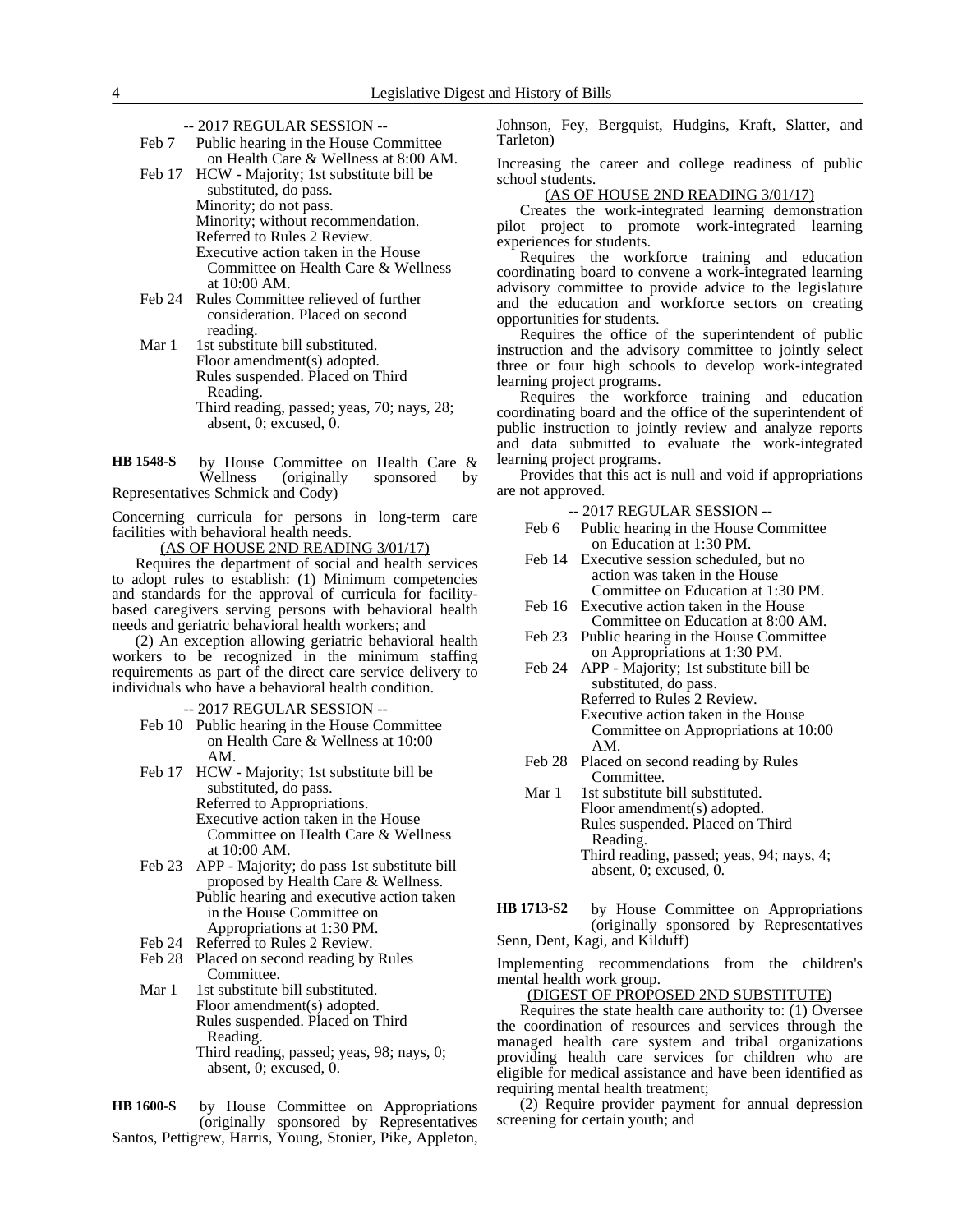(3) Require provider payment for maternal depression screening for mothers of children ages birth to one year.

Requires the department of early learning to establish a child care consultation program linking child care providers with evidence-based, trauma-informed, and best practice resources regarding caring for infants and young children who present behavioral concerns or symptoms of trauma.

Requires the office of the superintendent of public instruction to produce a case study of an educational service district that is successfully delivering and coordinating children's mental health activities and services.

Requires Washington State University to offer one twenty-four month residency position that is approved by the accreditation council for graduate medical education to one resident specializing in child and adolescent psychiatry.

Requires a behavioral health organization to, upon initiation or renewal of a contract with the department of social and health services, reimburse a provider for a behavioral health service provided to certain covered persons through telemedicine or store and forward technology.

Provides that this act is null and void if appropriations are not approved.

- -- 2017 REGULAR SESSION --
- Feb 1 Public hearing in the House Committee on Early Learning & Human Services at 1:30 PM.
- Feb 7 Executive action taken in the House Committee on Early Learning & Human Services at 8:00 AM.
- Feb 20 Public hearing in the House Committee on Appropriations at 1:30 PM.
- Feb 21 Executive session scheduled, but no action was taken in the House Committee on Appropriations at 1:30 PM.
- Feb 22 APP Majority; 2nd substitute bill be substituted, do pass. Minority; do not pass. Minority; without recommendation. Executive action taken in the House Committee on Appropriations at 1:30 PM.
- Feb 24 Referred to Rules 2 Review.
- Feb 27 Rules Committee relieved of further consideration. Placed on second reading.
- Mar 1 2nd substitute bill substituted. Floor amendment(s) adopted. Rules suspended. Placed on Third Reading. Third reading, passed; yeas, 75; nays, 23; absent, 0; excused, 0.

by House Committee on Judiciary (originally sponsored by Representatives Cody and Jinkins; by request of Department of Social and Health Services) **HB 1753-S**

Concerning professionals qualified to examine individuals in the mental health and substance use disorder treatment systems.

# (DIGEST OF PROPOSED 1ST SUBSTITUTE)

Corrects a technical oversight by recognizing a designated chemical dependency specialist as one of the qualified examining professionals authorized to sign an initial fourteen-day substance use disorder detention petition during the interim period between June 28, 2016, and April 1, 2018.

Allows a physician assistant working with a supervising psychiatrist to qualify as a designated crisis responder.

-- 2017 REGULAR SESSION --

- Feb 7 Public hearing in the House Committee on Judiciary at 10:00 AM.
- Feb 16 JUDI Majority; 1st substitute bill be substituted, do pass. Executive action taken in the House Committee on Judiciary at 1:00 PM.
- Feb 17 Referred to Rules 2 Review.<br>Feb 24 Rules Committee relieved of
- Rules Committee relieved of further consideration. Placed on second reading suspension
- calendar. Feb 27 Rules suspended. Placed on second reading.
- Mar 1 1st substitute bill substituted. Floor amendment(s) adopted. Rules suspended. Placed on Third Reading. Third reading, passed; yeas, 98; nays, 0; absent, 0; excused, 0.
- by House Committee on Appropriations (originally sponsored by Representatives Farrell, Kilduff, Doglio, Robinson, Stanford, Hudgins, McBride, Macri, Ormsby, Frame, Slatter, Jinkins, and Pollet) **HB 1796-S**

Providing reasonable accommodations in the workplace for pregnant women.

(DIGEST OF PROPOSED 1ST SUBSTITUTE)

Prohibits an employer from failing or refusing to make reasonable accommodation for an employee for pregnancy.

Requires the attorney general to investigate complaints and enforce this act.

Provides that this act is null and void if appropriations are not approved.

- -- 2017 REGULAR SESSION --
- Feb 6 Public hearing in the House Committee on Labor & Workplace Standards at 1:30 PM.
- Feb 13 Executive action taken in the House Committee on Labor & Workplace Standards at 1:30 PM.
- Feb 22 APP Majority; 1st substitute bill be substituted, do pass. Minority; do not pass. Minority; without recommendation. Public hearing and executive action taken in the House Committee on Appropriations at 1:30 PM.
- Feb 24 Referred to Rules 2 Review.
- Feb 27 Rules Committee relieved of further consideration. Placed on second reading.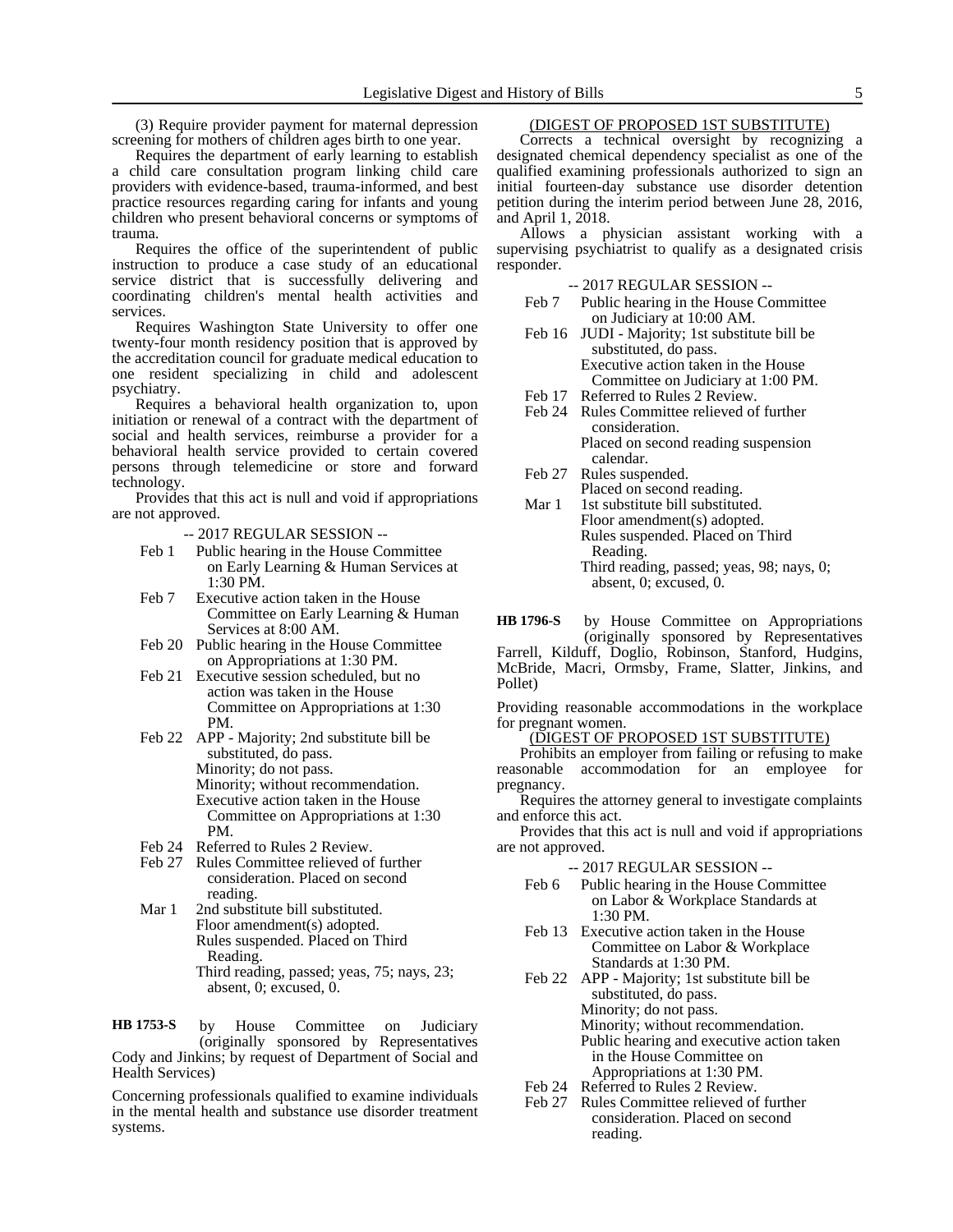| Mar 1 | 1st substitute bill substituted.          |  |  |  |  |
|-------|-------------------------------------------|--|--|--|--|
|       | Floor amendment(s) adopted.               |  |  |  |  |
|       | Rules suspended. Placed on Third          |  |  |  |  |
|       | Reading.                                  |  |  |  |  |
|       | Third reading, passed; yeas, 98; nays, 0; |  |  |  |  |
|       | absent, $0$ ; excused, $0$ .              |  |  |  |  |

by House Committee on Appropriations (originally sponsored by Representatives Dent, Senn, Kagi, Griffey, Johnson, and McBride) **HB 1819-S2**

Reducing certain documentation and paperwork requirements in order to improve children's mental health and safety.

### (DIGEST OF PROPOSED 2ND SUBSTITUTE)

Requires the department of social and health services to immediately perform a review of its rules, policies, and procedures related to the documentation requirements for behavioral health services with regard to individual initial assessments to identify areas in which duplicative or inefficient documentation requirements can be eliminated or streamlined for providers.

Provides that this act is null and void if appropriations are not approved.

- -- 2017 REGULAR SESSION --
- Feb 1 Public hearing in the House Committee on Early Learning & Human Services at 1:30 PM.
- Feb 8 Executive action taken in the House Committee on Early Learning & Human Services at 1:30 PM.
- Feb 21 APP Majority; 2nd substitute bill be substituted, do pass. Public hearing and executive action taken in the House Committee on
	- Appropriations at 1:30 PM.
- Feb 24 Referred to Rules 2 Review.<br>Feb 27 Rules Committee relieved of
- Rules Committee relieved of further consideration. Placed on second reading.
- Mar 1 2nd substitute bill substituted. Floor amendment(s) adopted. Rules suspended. Placed on Third Reading. Third reading, passed; yeas, 98; nays, 0; absent, 0; excused, 0.

## **Senate Bills**

#### by Senators Angel, Hobbs, and Wellman **SB 5042**

Authorizing funeral planning and funeral services as noninsurance benefits under group life and disability insurance policies.

### (AS OF SENATE 2ND READING 3/01/17)

Authorizes life insurers and disability insurers, with prior approval of the insurance commissioner, to include funeral planning and funeral services as part of a policy or certificate of group life insurance or group disability insurance, however, it must be disclosed that this noninsurance benefit does not constitute an insurance funded prearrangement contract.

-- 2017 REGULAR SESSION --

- Jan 11 First reading, referred to Financial Institutions & Insurance.
- Jan 19 FI Majority; do pass. Public hearing and executive action taken in the Senate Committee on Financial Institutions & Insurance at 8:00 AM.
- Jan 23 Passed to Rules Committee for second reading.
- Feb 14 On motion, referred to Rules Green Sheet for second reading.
- Mar 1 Placed on second reading by Rules Committee. Floor amendment(s) adopted. Rules suspended. Placed on Third Reading. Third reading, passed; yeas, 49; nays, 0; absent, 0; excused, 0.

by Senators Takko, Rivers, and Chase **SB 5128**

Allowing incremental electricity produced as a result of certain capital investment projects to qualify as an eligible renewable resource under the energy independence act.

# (AS OF SENATE 2ND READING 3/01/17)

Revises the definition of "eligible renewable resource," for purposes of the energy independence act, to include incremental electricity produced as a result of a capital investment completed after January 1, 2020, that increases, relative to a baseline level of generation before the capital investment, the amount of electricity generated in a facility that generates qualified biomass energy and commenced operation before March 31, 1999.

Requires the facility to demonstrate: (1) Its baseline level of generation over a three-year period before the capital investment in order to calculate the amount of incremental electricity produced; and

(2) That the incremental electricity resulted from the capital investment, which does not include expenditures on operation and maintenance in the normal course of business, through direct or calculated measurement.

-- 2017 REGULAR SESSION --

- Jan 13 First reading, referred to Energy, Environment & Telecommunications.
- Jan 26 Work session, public hearing in the Senate Committee on Energy, and Environment & Telecommunications at 10:00 AM.
- Feb 1 EET Majority; do pass. Minority; do not pass. Executive action taken in the Senate Committee on Energy and Environment & Telecommunications at 6:40 PM.
- Feb 2 Passed to Rules Committee for second reading.
- Feb 28 Placed on second reading by Rules Committee.
- Mar 1 Floor amendment(s) adopted. Rules suspended. Placed on Third Reading.

Third reading, passed; yeas, 49; nays, 0; absent, 0; excused, 0.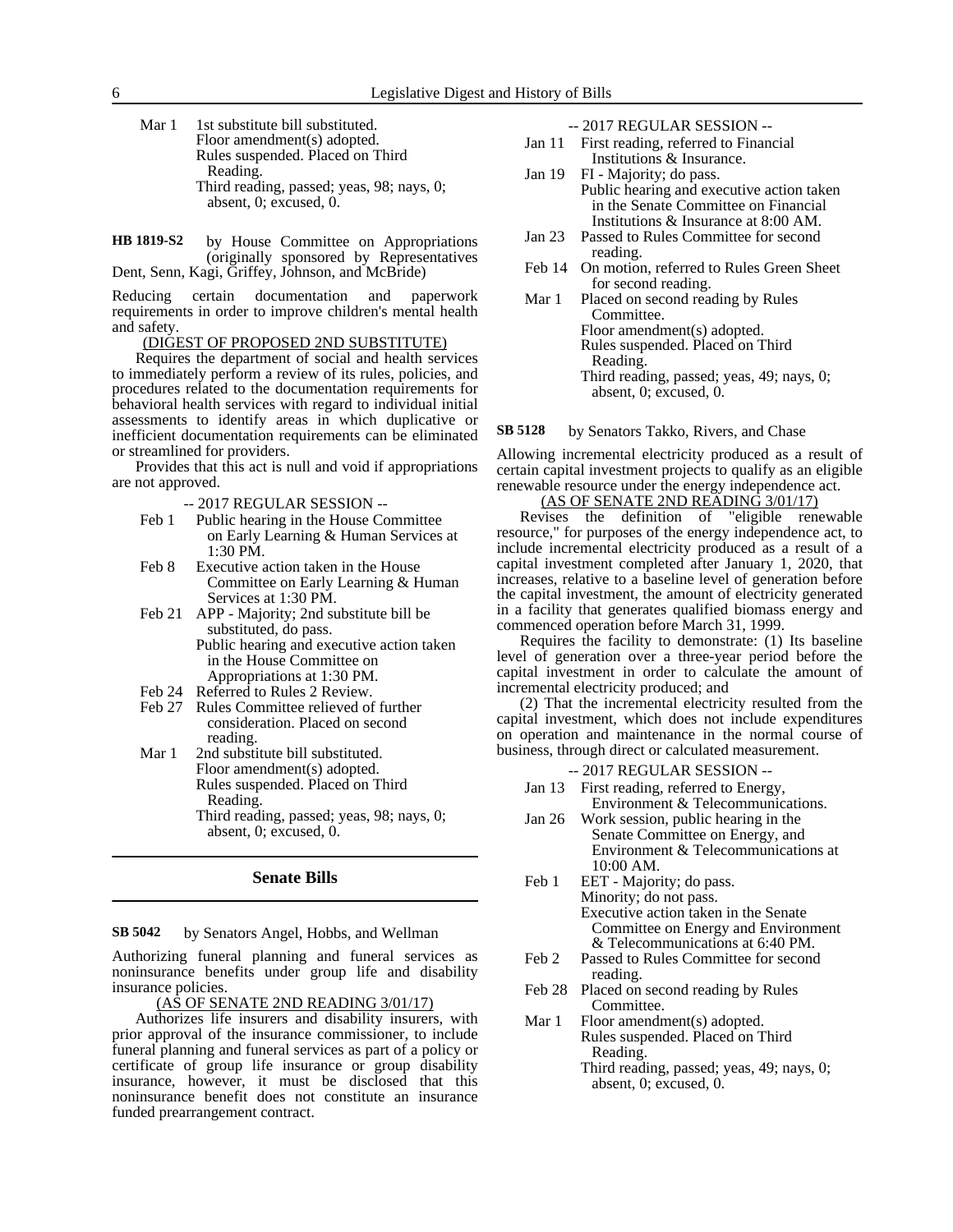by Senators Mullet, Palumbo, Rivers, Liias, Wilson, and Kuderer **SB 5234**

Requiring establishment of a systemwide credit policy regarding AP exams. (REVISED FOR ENGROSSED: Requiring establishment of credit policies regarding AP exams. )

### (AS OF SENATE 2ND READING 3/01/17)

Requires institutions of higher education to establish a coordinated, evidence-based policy for granting as many undergraduate college credits to students who have earned minimum scores of three on AP exams as possible and appropriate.

- -- 2017 REGULAR SESSION --
- Jan 18 First reading, referred to Higher Education.
- Jan 31 Public hearing in the Senate Committee on Higher Education at 8:00 AM.
- Feb 2 HIE Majority; do pass. Minority; without recommendation. Executive action taken in the Senate Committee on Higher Education at 8:00 AM.
- Feb 3 Passed to Rules Committee for second reading.
- Feb 14 On motion, referred to Rules Green Sheet for second reading.
- Feb 28 Placed on second reading by Rules Committee.
- Mar 1 Floor amendment(s) adopted. Rules suspended. Placed on Third Reading. Third reading, passed; yeas, 49; nays, 0; absent, 0; excused, 0.
- by Senators O'Ban, Pedersen, Angel, and Darneille **SB 5266**

Modifying theft of rental, leased, lease-purchased, or loaned property provisions. (REVISED FOR ENGROSSED: Concerning theft of rental property. )

(AS OF SENATE 2ND READING 3/01/17)

Includes in the crime of theft of rental property, when a person who has control of personal property under a written rental agreement intentionally holds the property beyond the expiration of the rental period without the effective consent of the owner of the property, depriving the owner of the property of its use in further rentals.

- -- 2017 REGULAR SESSION --
- Jan 18 First reading, referred to Law & Justice.
- Jan 24 Public hearing in the Senate Committee
- on Law & Justice at 10:00 AM. Feb 1 LAW - Majority; do pass.
- Executive action taken in the Senate Committee on Law & Justice at 8:00 AM.
- Feb 2 Passed to Rules Committee for second reading.
- Mar 1 Placed on second reading by Rules Committee.
	- Floor amendment(s) adopted.
	- Rules suspended. Placed on Third Reading.
	- Third reading, passed; yeas, 47; nays, 2; absent, 0; excused, 0.

by Senate Committee on Commerce, Labor & Sports (originally sponsored by Senators Fortunato, Sheldon, Rivers, and Wilson) **SB 5671-S**

Simplifying the process for bona fide charitable and nonprofit organization to engage in activities and social pastimes, and raise funds for their authorized purposes.

### (AS OF SENATE 2ND READING 3/01/17)

Simplifies the process for bona fide charitable and nonprofit organizations to: (1) Engage in activities and social pastimes; and

(2) Raise funds for their authorized purposes.

-- 2017 REGULAR SESSION --

- Feb 8 Public hearing in the Senate Committee on Commerce and Labor & Sports at 1:30 PM.
- Feb 15 CLS Majority; 1st substitute bill be substituted, do pass. Minority; without recommendation. Executive action taken in the Senate Committee on Commerce and Labor & Sports at 5:45 PM.
- Feb 17 Passed to Rules Committee for second reading.
- Feb 28 Placed on second reading by Rules Committee.
- Mar 1 1st substitute bill substituted. Floor amendment(s) adopted. Rules suspended. Placed on Third Reading. Third reading, passed; yeas, 30; nays, 19; absent, 0; excused, 0.
- by Senate Committee on Health Care (originally sponsored by Senator Schoesler) **SB 5751-S**

Concerning personnel requirements for municipal ambulance services.

### (AS OF SENATE 2ND READING 3/01/17)

Requires an ambulance service established by volunteer or municipal corporations in a rural area with insufficient personnel, with approval from the department of health, to use a driver without medical or first-aid training as long as the driver is at least eighteen years old, successfully passes a background check issued or approved by the department, possesses a valid driver's license with no restrictions, is accompanied by a nondriving emergency medical technician while operating the ambulance during a response or transport of a patient, and only provides medical care to patients to the level that they are trained.

- -- 2017 REGULAR SESSION --
- Feb 14 Public hearing in the Senate Committee on Health Care at 10:00 AM.
- Feb 16 HLTH Majority; 1st substitute bill be substituted, do pass. Minority; without recommendation. Executive action taken in the Senate Committee on Health Care at 10:00 AM.
- Feb 17 Passed to Rules Committee for second reading.
- Feb 28 Placed on second reading by Rules Committee.